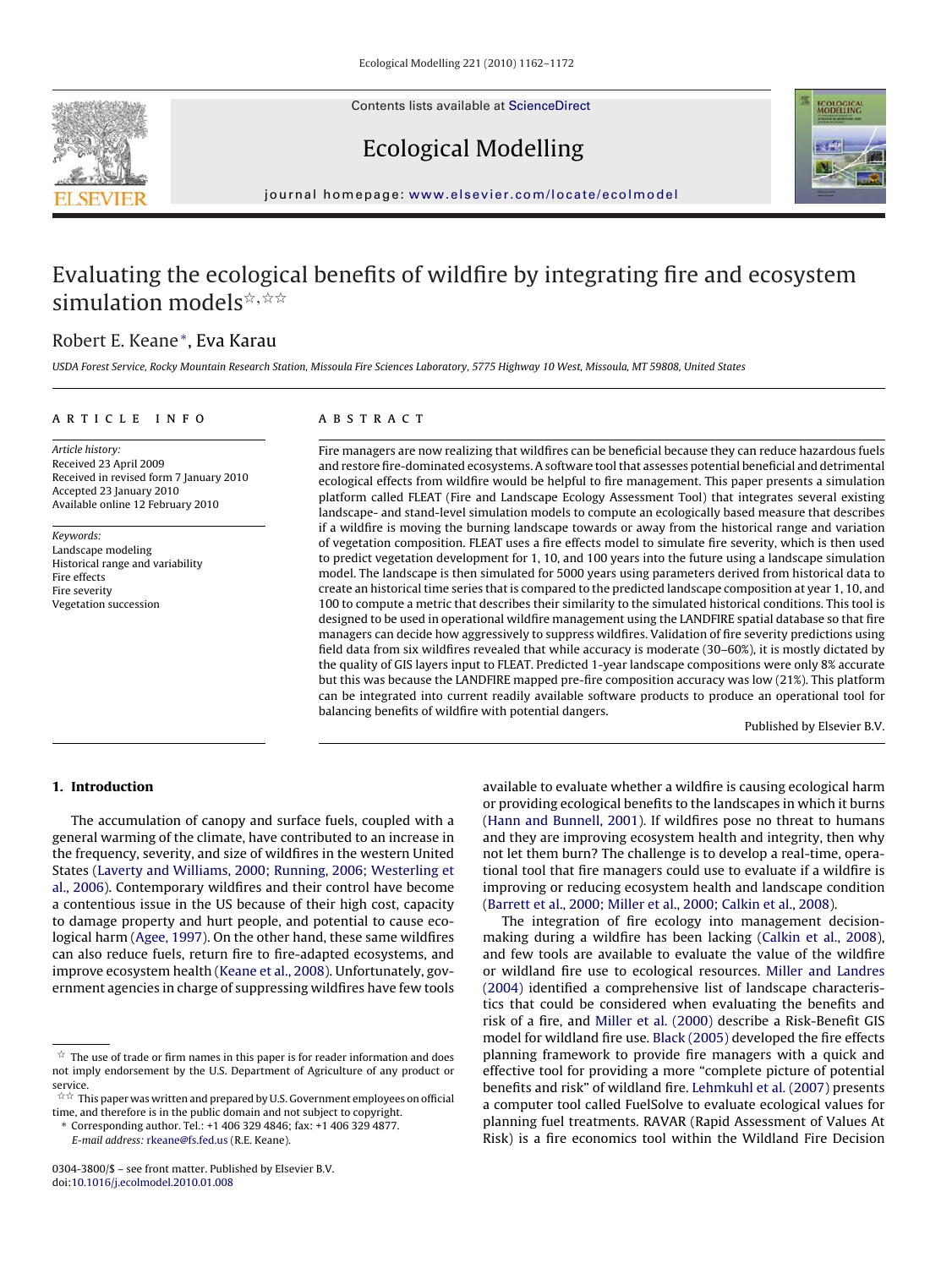<span id="page-1-0"></span>Support System (WFDSS) that assesses the likelihood of different resources being impacted by a current and ongoing wildfire ([http://www.fs.fed.us/rm/wfdss](http://www.fs.fed.us/rm/wfdss_ravar) ravar) ([Calkin et al., 2008\).](#page-10-0) These tools can be difficult to employ in operational, real-time wildfire applications, and they do not provide a general, easily understood index that describes the overall change in ecosystem condition.

This paper describes a process implemented into a computer software application that can be used to provide wildfire suppression teams an objective evaluation of the potential of a wildfire to improve or degrade landscape and ecosystem health. This computer program, called FLEAT (Fire and Landscape Ecology Assessment Tool), merges currently available fire behavior, fire effects, and landscape simulation models together into a platform that estimates the degree to which a wildfire is moving the landscape towards or away from optimum ecosystem health as evaluated from a simulated range of historical conditions. This estimate is synthesized into a simple index that can provide wildfire managers valuable information to determine how aggressive to fight a wildfire and where to put fire fighting resources. While this tool does not directly assess all potential values at risk that can occur during a wildfire (e.g., power lines, water supply, structures), it provides a generalized, simplistic, and easily understood ecological index that can be used with other analyses, such as RAVAR, to manage both wildland fire use fires (i.e., lightning fires that are allowed to burn under acceptable climate parameters) and wildfires. This process is an important step towards describing the benefits and detriments of suppressing wildland fires in an ecological context.

### **2. Methods**

#### 2.1. The FLEAT platform

FLEAT is a C++ program that integrates several existing software packages (also programmed in C) to compute an index that describes if a wildfire is improving or degrading the landscape in an ecological context. FLEAT is more of a software platform than a simulation model because it fuses previously developed fire and landscape simulation models into a cohesive application and does not contain any new simulation methods or models. FLEAT was designed to be used as an operational tool to generate information for managing wildfires in real-time, operational situations; the program will run overnight to provide simple, easy-to-understand output for the morning briefing. Currently, FLEAT is a research program but it can eventually be merged into a more friendly, simple, and efficient interface for input and output data management ([Keane et al., 2010\).](#page-10-0)

The FLEAT program requires the completion of the following six major steps (Fig. 1) to compute an ecological index that informs the fire manager of the benefits or drawbacks of a wildfire:

- Obtain input data. The program uses standardized spatial data as inputs to the various models incorporated in its design. These data must be reformatted into a structure suitable for simulation.
- Compute fire severity. FLEAT uses remotely sensed imageryderived fire severity maps or simulates fire severity using fire behavior and effects models.
- Predict future landscape composition. FLEAT simulates vegetation development using state-and-transition models, and then predicts what the landscape will look like both inside and outside the burn, for 1, 10, and 100 years post-wildfire.
- Simulate HRV. FLEAT uses a landscape fire succession model to simulate the historical range and variation (HRV) of historical landscape composition.



**Fig. 1.** Flow chart of important steps in the FLEAT model to compute an index that describes if a wildland fire is improving or degrading landscape health. The models are: FIREHARM-a fire hazard and risk model [\(Keane et al., 2008\),](#page-10-0) FOFEM-a First Order Fire Effects Model ([Reinhardt et al., 1997\),](#page-10-0) FireLib-a set of C programs to compute fire behavior ([Bevins, 1996\),](#page-10-0) and LANDSUM-a Landscape fire succession model for simulating vegetation and fire dynamics [\(Keane et al., 2002\).](#page-10-0)

- Compute similarity. An estimate of similarity is calculated by comparing HRV time series with the pre-fire and 1, 10, 100 year post-fire landscape compositions.
- Output chart. A general index of departure is output and displayed in a simple graphic summary chart.

The structure and content of the FLEAT model will be discussed by these steps (see Fig. 1 for flow chart).

Obtain input data. FLEAT is designed to use the national LAND-FIRE spatial database for most of its spatial input data requirements and simulation parameters ([Rollins, 2009; Rollins and Frame,](#page-10-0) [2006\).](#page-10-0) LANDFIRE raster data layers are downloaded from the website [www.landfire.gov](http://www.landfire.gov/) and then processed to assign summarized pixel values from the LANDFIRE layers to polygons on the simulation landscape. Using standard GIS software, we create the simulation landscape in FLEAT as polygons that are adjacent pixels of similar vegetation and site conditions where similarity is based on the LANDFIRE existing vegetation type (EVT), Structural Stage (SS), and Biophysical Settings (BS) layers, respectively [\(Keane and Holsinger, 2006\)](#page-10-0) ([Table 1\)](#page-2-0). Each polygon is assigned attributes from the LANDFIRE data layers based on modal values, and these attributes are then used as inputs to both compute fire behavior and fire effects and to simulate landscape dynamics. A complete discussion of all polygon attributes and how to build the polygon layer from LANDFIRE GIS layers is contained in [Keane and Holsinger \(2006\)](#page-10-0) and [Keane et al.](#page-10-0) [\(2010\).](#page-10-0)

The most important attributes taken from the LANDFIRE layers and assigned to polygons are the fire behavior and fire effects fuel models, which are classifications of fuel characteristics, primarily biomass loadings (kg m−2) ([Table 1\).](#page-2-0) Either one of the two LANDFIRE fire behavior fuel model layers can be specified in FLEAT: the [Anderson \(1982\)](#page-10-0) standard 13 model classification or the [Scott](#page-10-0) [and Burgan \(2005\)](#page-10-0) new 40+ fuel model classification ([Reeves et](#page-10-0)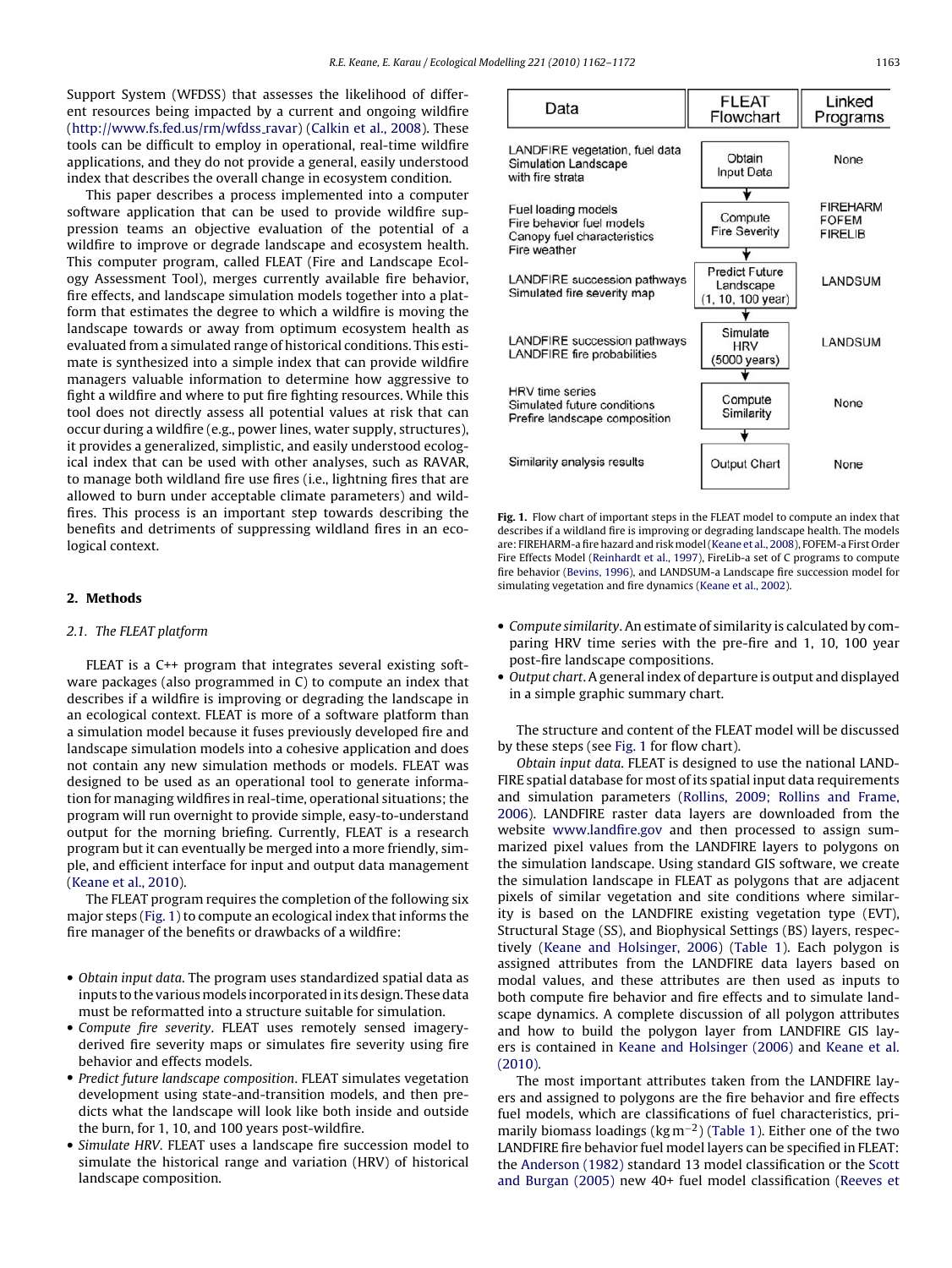#### <span id="page-2-0"></span>**Table 1**

Spatial data layers used as inputs to the FLEAT model. The LANDFIRE vegetation layers are discussed in [Rollins \(2009\)](#page-10-0) and the fuels layers are discussed in [Reeves et al. \(2009\).](#page-10-0)

| Polygon attribute                                                                           | Taken or developed from LANDFIRE layers                                                                   | Used for                                                                                                                 | Map description                                                                                                                                                                                                                                        |
|---------------------------------------------------------------------------------------------|-----------------------------------------------------------------------------------------------------------|--------------------------------------------------------------------------------------------------------------------------|--------------------------------------------------------------------------------------------------------------------------------------------------------------------------------------------------------------------------------------------------------|
| Categorical maps                                                                            |                                                                                                           |                                                                                                                          |                                                                                                                                                                                                                                                        |
| Polygon                                                                                     | Biophysical setting, existing<br>vegetation type, structural stage                                        | Describing pre-fire landscape,<br>initialization for landscape<br>simulation modeling                                    | The polygon layer consists of a<br>contiguous group of pixels of the<br>same biophysical setting, cover<br>type, and structural stage.                                                                                                                 |
| Fire strata                                                                                 | Created by user from fire boundary<br>information                                                         | Determining the extent of the past,<br>present and future fire spread,<br>explicitly specifying extent of<br>landscape   | Consists of pixels in the simulation<br>landscape that are assigned values<br>from 1 to 4 as defined in text.                                                                                                                                          |
| Fire behavior fuel model (13<br>Anderson Fuel Models or 40 Scott<br>and Burgan Fuel Models) | Assigned to combinations of<br>biophysical settings, existing<br>vegetation type, and structural<br>stage | Computing fire intensity that is<br>then used to compute tree<br>mortality that is then used to<br>compute fire severity | Fire behavior fuel models represent<br>distinct distributions of surface<br>fuel loading by major components<br>(live and dead), size classes, and<br>fuel types that express an expected<br>fire behavior (Anderson, 1982;<br>Scott and Burgan, 2005) |
| Fuel loading model                                                                          | Assigned to combinations of<br>biophysical settings, existing<br>vegetation type, and structural<br>stage | Compute soil heating and fuel<br>consumption that is then used to<br>compute fire severity                               | Fuel loading models are categories<br>in a surface fuel classification that<br>is based on unique fire effects<br>simulation results from fuelbed<br>data (Lutes et al., 2009)                                                                         |
| Continuous maps                                                                             |                                                                                                           |                                                                                                                          |                                                                                                                                                                                                                                                        |
| Canopy bulk density                                                                         | Biophysical layers, cover type,<br>imagery                                                                | Simulating crown fire intensity<br>that is then used to compute tree<br>mortality then fire severity,                    | Canopy bulk density (CBD) is the<br>mass of canopy fuel available to<br>burn per unit volume ( $\text{kg m}^{-3}$ )                                                                                                                                    |
| Canopy base height                                                                          | Biophysical layers, cover type,<br>imagery                                                                | Simulating crown fire initiation<br>that is then used to compute tree<br>mortality then fire severity                    | Canopy base height (CBH) is the<br>lowest point in a stand where<br>there is sufficient available fuel to<br>propagate fire vertically through<br>the canopy (canopy bulk<br>density > 0.012 kg m <sup>-3</sup> )                                      |
| Elevation, slope, aspect                                                                    | <b>DEM</b>                                                                                                | Simulating fire growth, simulating<br>fire behavior                                                                      | Meters above mean sea level                                                                                                                                                                                                                            |

[al., 2009\).](#page-10-0) FLEAT also uses the LANDFIRE canopy fuels layers of canopy bulk density ( $kg m^{-3}$ ) and canopy base height (m) to simulate crown fire behavior (Table 1).

LANDFIRE also provides a layer called Fuel Loading Models ([Lutes et al., 2009\)](#page-10-0) developed by [Reeves et al. \(2009\), t](#page-10-0)hat describe actual fuel loadings to use in fire effects prediction systems, such as CONSUME ([Ottmar et al., 1993\) o](#page-10-0)r FOFEM ([Reinhardt et al., 1997\),](#page-10-0) to simulate the major fire effects of fuel consumption, smoke, and soil heating ([Sikkink et al., 2009\) \(](#page-10-0)Table 1). Each polygon is also assigned a tree list (a list of tree cohorts that represent stand conditions and each item in list includes attributes of tree density stratified by species, diameter, height to base of crown, and tree height) to compute tree mortality ([Drury and Herynk, in press\).](#page-10-0)

Another critical polygon attribute is "fire strata". Polygons on the simulation landscape are assigned one of four fire strata based on the present and future perimeter of the wildfire (Table 1; [Fig. 2\):](#page-3-0)

- Simulation buffer. An area around a context landscape that is needed to minimize boundary effects [\(Keane et al., 2002, 2006\).](#page-10-0) This area is not included in any of the analyses and is only used in the simulation of landscape dynamics.
- Context landscape. An area that represents the landscape in which the wildfire is burning. This area should be big enough to contain future fire growth but small enough to adequately represent the ecosystems being burned by the fire (approximately two to three times the burn area) ([Karau and Keane, 2007\).](#page-10-0)
- Burned area. Area that has been burned by the wildfire.
- Projected burn area. Area forecast to be burned by the wildfire. This can be for any time horizon but it is usually for 3–10 days into the future.

The fire strata map must be created from available spatial data that describe the burn perimeter and possible spread projections ([Calkin et al., 2008\).](#page-10-0)

Three other digital map layers are required as input to FLEAT [\(Fig. 1;](#page-1-0) Table 1). The LANDFIRE digital elevation model (DEM) layer is needed to spatially simulate fire spread for HRV simulations. A raster polygon layer is needed because it contains polygon ID attribute assignments to each pixel on the landscape. The last input raster layer is a fire severity input map for both burned and future burned areas entered into FLEAT in one of the following forms:

- Burned area. A digital layer with the four values: buffer, unburned, burned, and future burned area.
- Fire intensity. A layer of fire intensity for burned and future burned areas as computed from the FSPRO program that uses the fire growth model FARSITE ([Finney, 1998\).](#page-10-0)
- Burn severity. A layer representing a three-category burn severity assessment for present and future burned area as quantified from remote sensing [\(Lutes et al., 2006\).](#page-10-0)

The FLEAT program adjusts the calculation of fire severity (see next section) depending on which fire input map is specified. These maps are usually created by fire behavior analysts on the wildfire using a variety of remote sensing techniques and products ([Lentile](#page-10-0) [et al., 2007\).](#page-10-0)

Compute fire severity. The calculation of fire severity is entirely dependent on the selected fire severity map described above. If the simple burned area map is input, then FLEAT simulates fire severity based on the output of two fire models implemented in the FIRE-HARM program ([Keane et al., 2010\)](#page-10-0) ([Fig. 1\).](#page-1-0) FLEAT first calculates the fire behavior variables of fireline intensity, flame length, and crown fire intensity using routines in the Firelib C library developed by [Bevins \(1996\)](#page-10-0) that implement the [Rothermel \(1972\)](#page-10-0) fire behavior algorithm and use the LANDFIRE fire behavior fuel models. Then, the fire effects variables of fuel consumption, soil heating, and tree mortality are computed from the First Order Fire Effects Model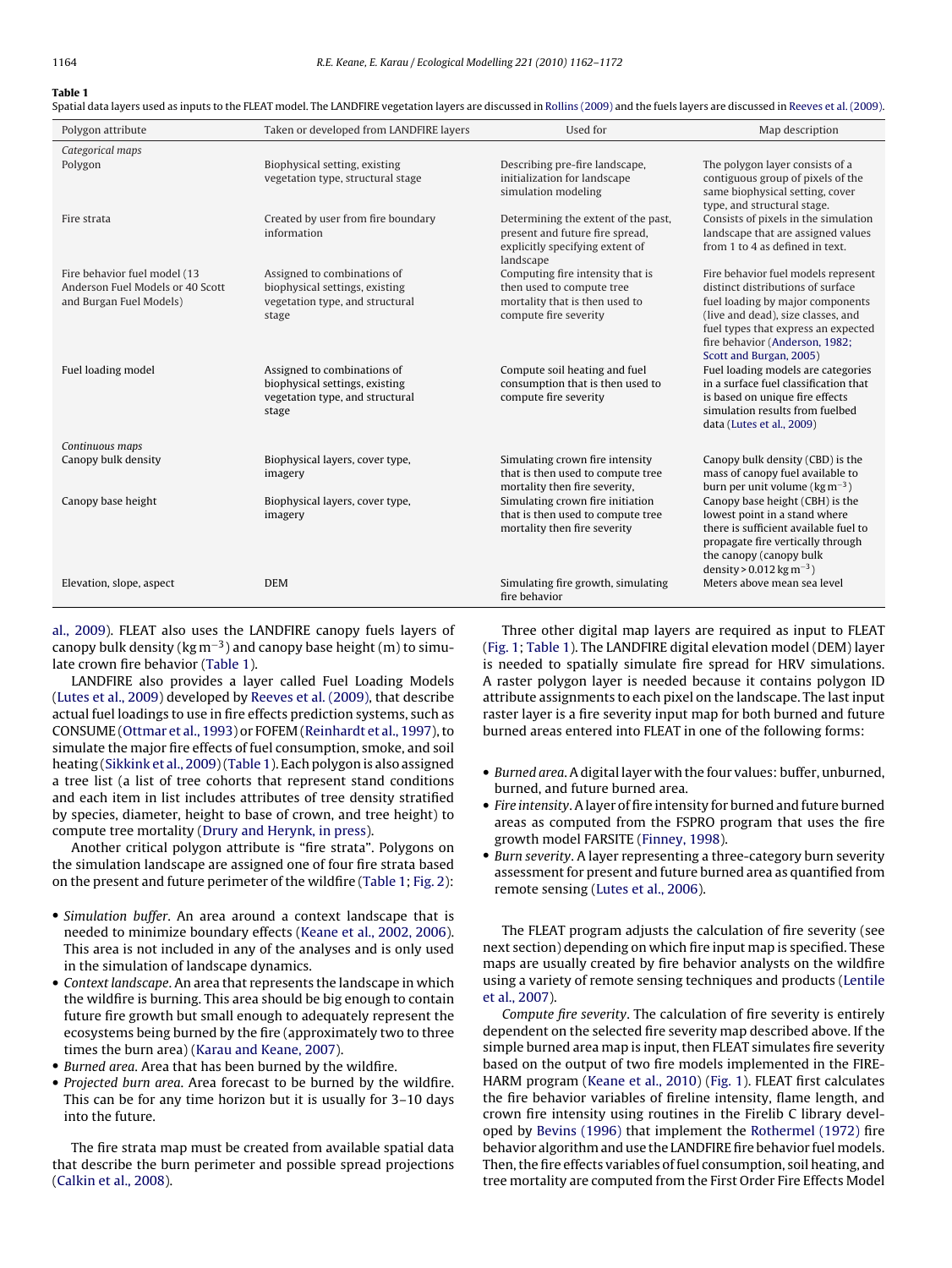<span id="page-3-0"></span>

Fig. 2. The four landscape strata that are assigned to each polygon on the simulation landscape: the landscape buffer that surrounds the landscape in question (blue), the context landscape that represents the landscape in which the fire is burning (beige), the projected burned area that represents future fire growth (green), and burned area that has be previously been burned by the fire (red). (For interpretation of the references to color in this figure legend, the reader is referred to the web version of the article.)

(FOFEM) ([Reinhardt et al., 1997\)](#page-10-0) as implemented in the FIREHARM program ([Keane et al., 2010\).](#page-10-0) FLEAT then uses simulated fireline intensities to calculate scorch heights using the [Van Wagner \(1973\)](#page-10-0) equation and input wind conditions, and then calculates tree mortality for each tree in the polygon's assigned tree list from scorch height, flame length, and crown fire intensity using the FOFEM subprogram [\(Keane et al., 2010\).](#page-10-0) If a fire intensity map is specified, then this mapped intensity is used to compute tree mortality as above instead of the simulated intensity from the [Bevins \(1996\)](#page-10-0) Firelib C routines.

FLEAT computes a three-category ordinal index of fire severity based on the simulated estimates of three fire effects variables – fuel consumption, soil heating, and tree mortality – as implemented in the FIREHARM program ([Keane et al., 2010\).](#page-10-0) The following thresholds were used:

- Low severity. Total fuel consumption less than 20% and soil heating at 2 cm depth less than  $60^{\circ}$ C, and mortality for trees above 15 cm diameter is less than 30%.
- Moderate severity. Total fuel consumption between 20% and 50%, soil heating at 2 cm depth between 60 and 250 $\degree$ C, and tree mortality is between 30% and 70%.
- High severity. Total fuel consumption greater than 50%, soil heating at 2 cm depth greater than  $250^{\circ}$ C, and tree mortality greater than 70%.

These classes were designed to match severity classes used in common burn severity applications, such as BAER ([Ryan and Noste,](#page-10-0) [1985; Simard, 1996; Lentile et al., 2007\).](#page-10-0)

If a remotely sensed assessment of burn severity (burn severity map described above) is used for the fire input map, then FLEAT uses this mapped burn severity in the subsequent steps in [Fig. 1](#page-1-0) instead of the above simulations. Values in the input burn severity map must be consistent with the fire severity used in the LAND-SUM landscape model so that all steps in [Fig. 1](#page-1-0) are consistent. This burn severity map is usually generated using dNBR techniques correlated with a field estimate of severity called the composite burn index ([Lutes et al., 2006\).](#page-10-0)

Predict future landscape composition. FLEAT uses the landscape fire succession model LANDSUM ([Keane et al., 2006\) c](#page-10-0)oupled to the disturbance regime and vegetation development parameters quantified in the LANDFIRE project ([Long et al., 2006; Rollins, 2009\)](#page-10-0) to simulate 100 years of landscape development for the entire simulation landscape. Initial landscape conditions are taken from the LANDFIRE vegetation layers to represent the landscape at the time of burn. The simulated landscape compositions (percent area by vegetation type) at year 1, 10, and 100 are stored for comparison in later steps.

LANDSUM (LANDscape SUccession Model) is a parsimonious spatially explicit computer model that deterministically simulates vegetation development at the polygon-level using state-and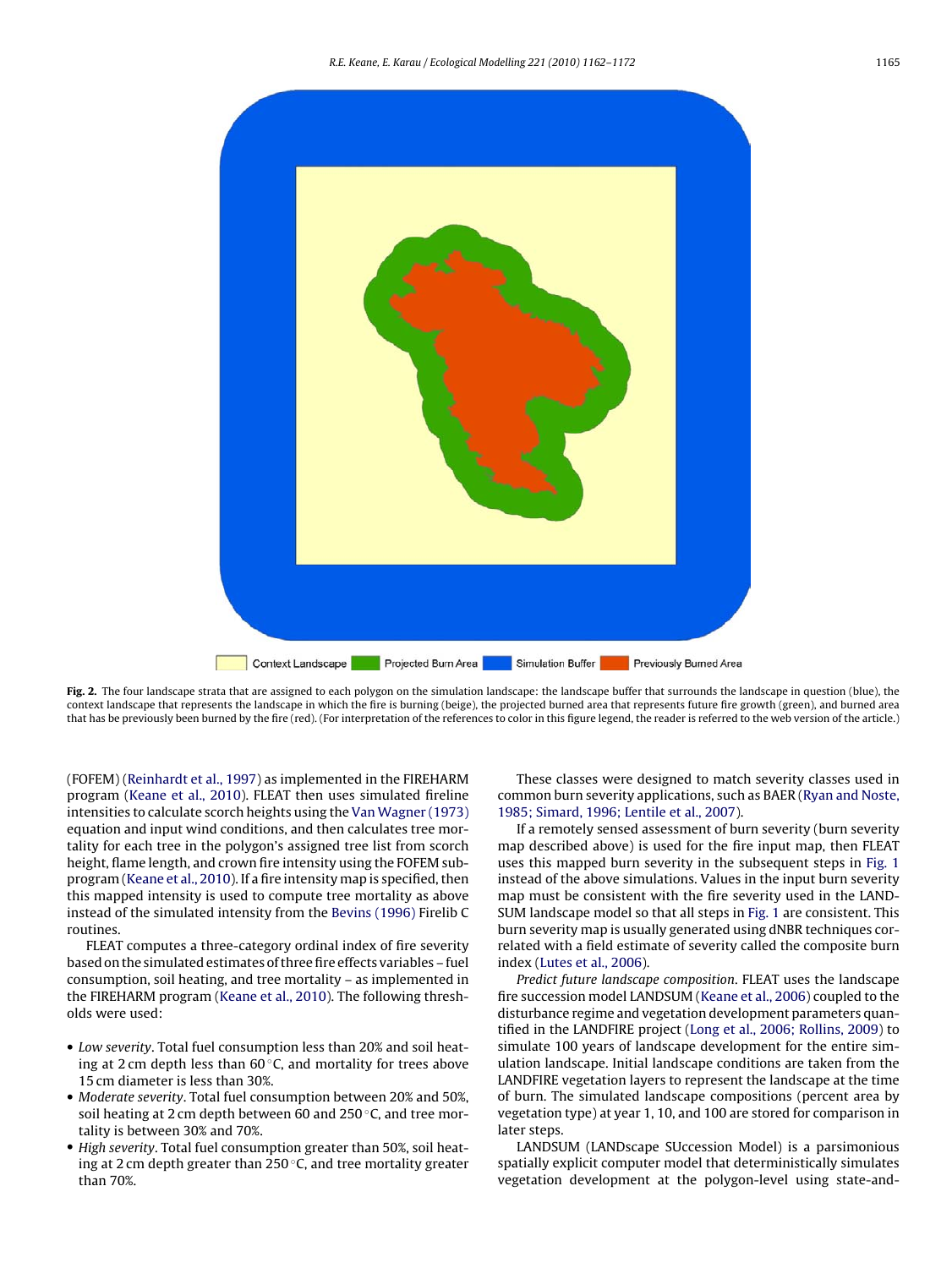transition pathway models and spatially simulates fire ignition (stochastic), spread (deterministic), and effects (stochastic) using cellular automata approaches [\(Keane et al., 2006\).](#page-10-0) It has been used to explore the use of simulation to generate historical time series of landscape characteristics ([Keane et al., 2002, 2006\)](#page-10-0) and to investigate effects of alternative management treatments implemented across landscapes [\(Cary et al., 2006\).](#page-10-0) A version of LANDSUM is currently being used to generate historical range and variation (HRV) time series for the conterminous United States in the LANDFIRE project ([Rollins and Frame, 2006\).](#page-10-0)

LANDSUM simulates succession within a polygon using the multiple pathway succession modeling approach that assumes all pathways of successional development will eventually converge to a stable or climax plant community called a Potential Vegetation Type (PVT) which is considered analogous to a LANDFIRE Biophysical Setting. A PVT identifies a distinct biophysical setting that supports a unique and stable climax plant community under constant climate ([Daubenmire, 1966; Pfister and Arno, 1980\).](#page-10-0) There is a unique set of successional pathways for each PVT mapped on the simulation landscape ([Steele, 1984; Arno et al., 1985\).](#page-10-0) Each pathway is composed of a sequence of plant communities called succession classes that are linked along gradients of vegetation development to form a state-and-transition model. Each succession class is represented by a cover type (dominant species defined by the LANDFIRE EVT categories) and a structural stage (cover and height classes defined by the LANDFIRE categories). Successional development in a polygon is simulated at an annual time step where the polygon's succession class will change if the length of time spent in the current succession class (transition time) exceeds a defined maximum residence time that is held constant throughout the simulation.

Disturbances can disrupt succession by delaying or advancing the time spent in a succession class, or they can cause an abrupt change to another succession class. Disturbances are stochastically modeled from probabilities based on historical frequencies that are input as probabilities to LANDSUM by PVT and succession class; each succession class in a PVT pathway is assigned historical fire occurrence probabilities [\(Keane et al., 2006\).](#page-10-0) All disturbances specified by the user in the input file are simulated at a polygon-level, except for wildland fire, which is simulated at the pixel level as a spatial cell-to-cell spread process across the landscape [\(Keane et al.,](#page-10-0) [2002\).](#page-10-0) The spatial simulation of fire in LANDSUM is represented by three phases: ignition, spread, and effects. Ignition is stochastically simulated from the fire probabilities that are input into the model by PVT and succession class. Fire is spread from the ignition point to cells across the landscape using directional vectors of wind (input to model) and slope (derived from an input DEM layer) Fire spread is limited by stochastically calculating a maximum fire size (ha) for each fire from a fire size distribution that is input to the program. The effect of the fire on the burned polygon (modification of succession class) is stochastically determined from probabilities of each fire severity type specified in the input file by PVT and succession class.

Simulate HRV. The HRV of landscape composition is used as an empirical reference to compare the landscape composition of the pre- and post-burn simulated landscape to assess if the wildfire is causing harm or good [\(Fig. 1\)](#page-1-0). The FLEAT platform again uses the LANDSUM model to simulate 5000+ years of landscape dynamics using the LANDFIRE vegetation and fire parameters that were quantified from historical data. Unlike the landscape predictions mentioned in the previous section, the FLEAT program creates the initial HRV simulation landscape by assigning the most mature (oldest) succession class in the pathway for each mapped PVT [\(Pratt et al., 2006\)](#page-10-0) to decrease simulation times and mitigate initial landscape effects. The compositions (area by PVT and associated succession classes) of the simulation landscape for each of the four fire strata are stored every 50 years to create the simulated HRV time series that is used to compare with landscape composition before the fire, and at 1, 10, and 100 years after the fire. Previous studies have shown that LANDSUM simulation landscapes will equilibrate with the input vegetation and fire parameters after approximately 200–300 years to minimize impacts of the initial simulation landscape on HRV time series ([Keane et al., 2002, 2006;](#page-10-0) [Pratt et al., 2006\).](#page-10-0) Therefore, simulated landscape composition output is not recorded until simulation year 250 and then recorded and stored every 50 years thereafter to achieve 100 observations (i.e., 5250 simulation years).

Compute departure. The similarity of each observation in the simulated HRV time series to each of the three landscapes (burned, soon-to-be burned, and unburned) for each of the four times (preburn, 1, 10, and 100 year into the future) is computed using a form of the Sorensen Index (SI) ([Sorensen, 1948\).](#page-10-0) The Sorensen's index is a variable that represents similarity of landscape composition relative to reference conditions. SI is often used to measure the similarity between two plant communities or lists of species [\(Pratt et al., 2006; Mueller-Dombois and Ellenberg, 1974; Sorensen,](#page-10-0) [1948\).](#page-10-0) In FLEAT, we used SI to measure the similarity in landscape composition (area occupied by succession class) between a reference (A-pre-, 1, 10, and 100 years after fires) and all 100 simulation output time periods (B). We calculated the SI as follows:

$$
SI = 100 \left( \frac{\sum_{i=1}^{n} \min(A_i, B_i)}{Area_{LRU}} \right)
$$

where the area of each particular succession class  $n$ , common to both reference A and simulation output interval B, is summed over all succession classes  $n$ , divided by the total area of the landscape reporting unit and then converted to a percentage by multiplying by 100. The resulting value has a range of 0–100, where 100 is completely similar (identical, no departure) and 0 is completely dissimilar (maximum departure).

Output general index. We calculated the similarity index statistics for all combinations of the three target landscapes (burn, soon-to-be burned, and unburned) and four assessment times (prefire, 1, 10, 100 years post-fire) from the 100 HRV time series observations. The average, range, and standard deviation of these measures for each combination are stored in FLEAT for further processing and output. However, we assumed that any detailed quantitative analysis of these similarity measures would be too much information for most wildfire managers to assimilate under real-time operational conditions. Therefore, we developed a onepage simplistic chart that summarizes FLEAT output into an easy to read and interpret figures. Each figure is a "stoplight" and the colors of the stoplight represent movement towards (green) and away from historical conditions, which can be interpreted as a more passive (green) or aggressive (red) suppression effort may need to be employed. The size of the colored circle indicates the magnitude of change that is caused by the wildfire with the size standardized to a 33% change in similarity—a relatively large change in the Sorensen's Index. There are two columns for the fire strata: (1) burned area and soon-to-be burned area (burned), and (2) entire context landscape (landscape). And, there are three columns for each of the important evaluation times (1, 10, and 100 years after wildfire). Output with large green circles would indicate that the wildfire is providing great ecological benefits and its suppression may not be warranted. There is a stoplight for each of the three target landscapes and the four time periods and the size of the stoplight indicates the magnitude of change.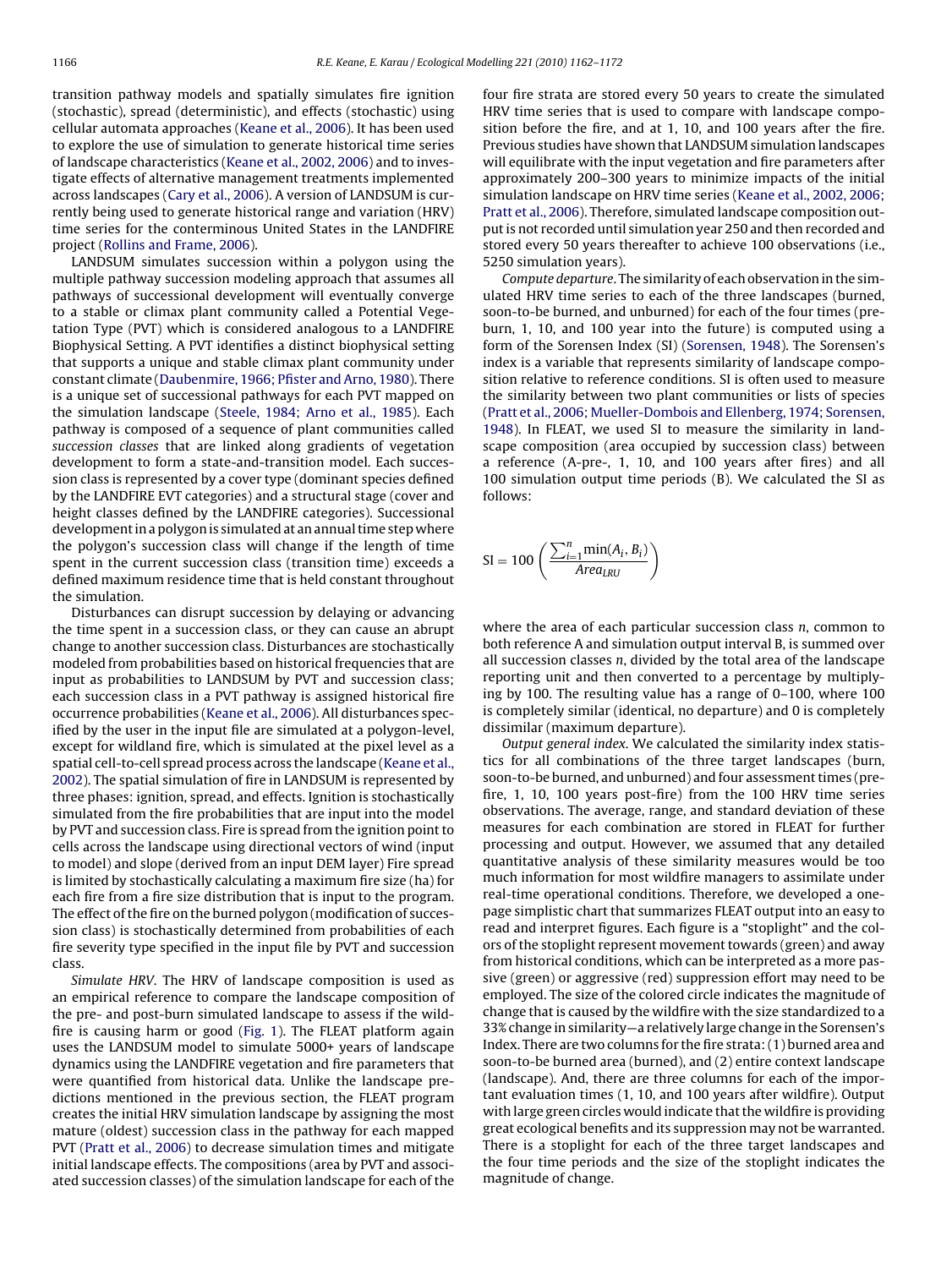<span id="page-5-0"></span>

**Fig. 3.** Wildfires used in the validation of the FLEAT intermediate products with locations of all field plots shown as green dots. Inset shows the northern Rocky Mountains with the two LANDFIRE mapping zones that contain these fires.

#### 2.2. FLEAT validation

Assessing the accuracy of the FLEAT HRV and stoplight output is difficult because real historical time series for landscapes in the western US are limited to less than 70 years and are usually spatially inconsistent ([Keane et al., 2006\).](#page-10-0) Therefore, we tested the accuracy of the intermediate simulated variables of fire severity and predicted landscape composition in the FLEAT process [\(Fig. 1\)](#page-1-0) assuming that their accuracy is somewhat indicative of the accuracy of the FLEAT output. We measured burn severity and succession class on plots established after several wildfires in the western Montana USA and compared these attributes to the values simulated from the FIREHARM and LANDSUM models as implemented in FLEAT.

Field methods. Six recent large wildfires were selected in western Montana based on amount of field data measured within the burned areas in past studies (Fig. 3). Climate in these Montana Rocky Mountain landscapes is cool, temperate, with a minor maritime influence. Mean annual temperature ranges from 2 to 8 ◦C. Summers are dry and precipitation ranges from 410 to over 2540 mm, with most falling as snow in spring, autumn and winter [\(McNab and Avers, 1994\).](#page-10-0)

The fires burned through varying topography (valleys, rolling foothills, steep sided ridges and peaks) ranging from 876 to 2524 m in elevation. The Mineral Primm and Cooney Ridge fires started in early August of 2003 and each grew to over 10,000 ha by the time they were contained in mid September. Vegetation cover in both fire areas is dominated by temperate coniferous forests and woodlands of Douglas-fir (Pseudotsuga menziessii) (26% in Mineral Primm, 64% in Cooney Ridge), Engelmann spruce – subalpine fir (Picea engelmannii – Abies lasiocarpa) (26% in Mineral Primm, 11% in Cooney Ridge) and lodgepole pine (Pinus contorta)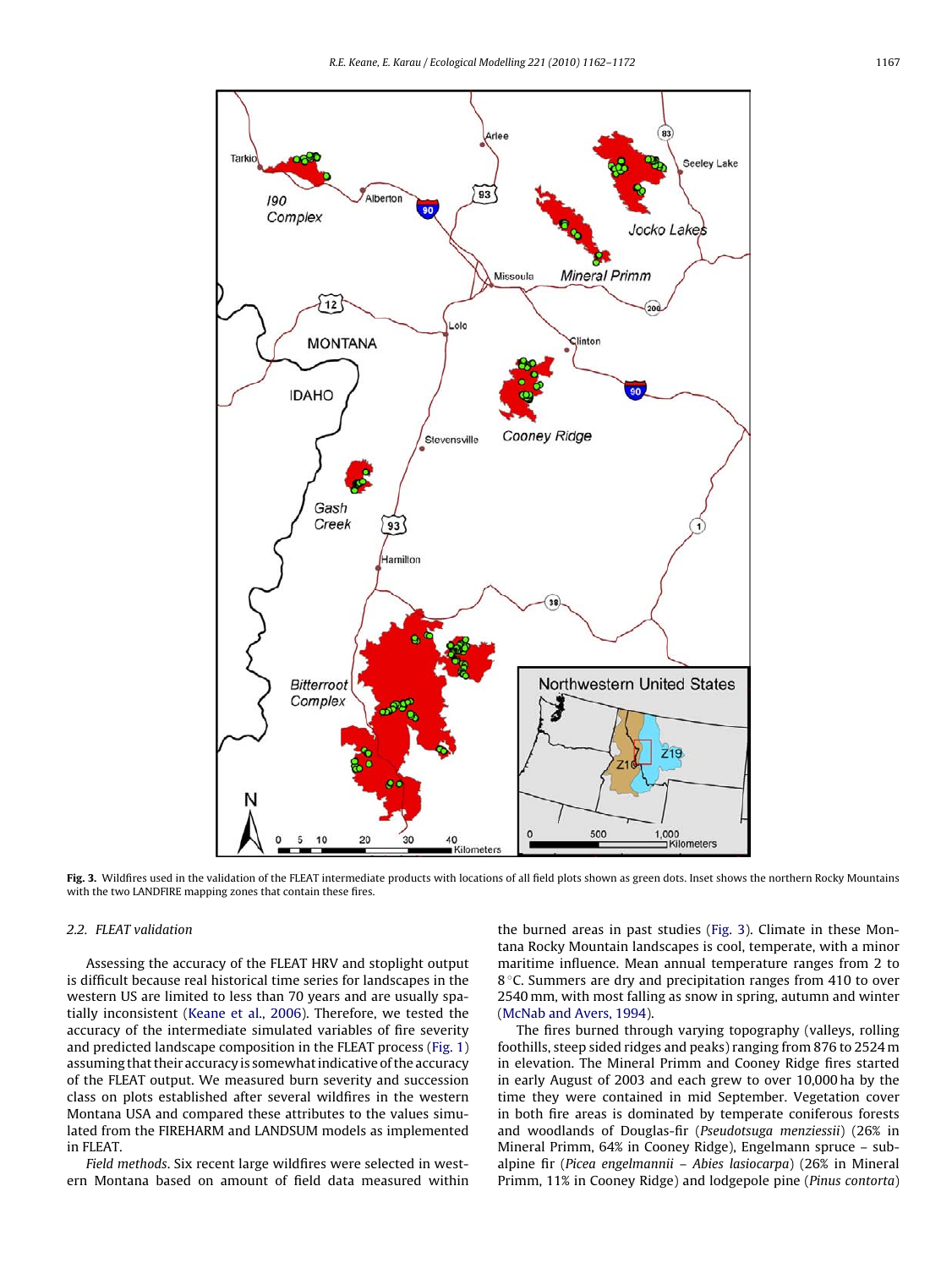<span id="page-6-0"></span>

Fig. 4. Final product generated from the FLEAT program. Color of circle denotes if the fire is moving the areas towards (green) or away (red) from historical conditions for the three areas input to the model (burned, soon-to-be burned, and entire landscape) and the four time periods of assessment (pre-fire, 1, 10, and 100 years after fire). (For interpretation of the references to color in this figure legend, the reader is referred to the web version of the article.)

(15% in Mineral Primm, 7% in Cooney Ridge). The following cover types each comprise between 5% and 7% of the fire area landscapes: mesic montane meadows (tall forbs), deciduous shrublands and grassland/herbaceous cover types. Other less dominant cover types (each less than 1%) include sage (Artemesia tridentata) shrublands, and western larch (Larix occidentalis), ponderosa pine (Pinus ponderosa) and aspen (Populus tremuloides) forest types. The I90 complex started on August 4, 2005 directly adjacent to Interstate 90, near the town of Alberton, Montana, USA. The fire burned primarily through Douglas-fir dominated mixed conifer forests (41% of the fire landscape), grassland/herbaceous communities (28%) and ponderosa pine forests (13%). The final fire area at containment was reported as 4452 ha. The high elevation Gash Creek fire was ignited by lightning on July 24, 2006 in the northern Bitterroot Mountains near the town of Victor, Montana. The fire grew to 3561 ha burning through landscapes dominated by mid to high elevation forest types: Engelmann spruce–subalpine fir (46%), Douglas-fir (23%), whitebark pine (10%) and lodgepole pine forests (5%). Other cover types included grassland (5%), deciduous shrubland (3%) and ponderosa pine forest (1%). Approximately 3% of the area within the fire perimeter was non-vegetated.

We established 0.04 ha circular plots in accessible stands within the wildfires using an opportunistic approach where burned areas were sampled if there was a major change in vegetation composition (EVT), stand structure (SS), biophysical setting (BS), and fire severity assessed in the context of the LANDFIRE categories for each of these four classifications ([Rollins and Frame, 2006\).](#page-10-0) Plots were located in representative portions of the selected stands where representativeness was evaluated based on the four classifications above. At each plot, we completed a fuel and tree inventory using FIREMON methods described in [Lutes et al. \(2006\).](#page-10-0) Prior conditions were estimated by sampling adjacent unburned areas using paired plot techniques [\(Karau and Keane, in press\) a](#page-10-0)nd by assessing whether each sampled tree on burned plot was dead or alive prior to burn.

We also assessed the most appropriate category for each of the three LANDFIRE classifications mentioned above for both before and after the fire using LANDIRE classification keys ([Rollins, 2009\).](#page-10-0) Conditions prior to the wildfire were visually recreated from the post-burn stand conditions to the best of our ability. We also completed a FIREMON Plot Description form [\(Lutes et al., 2006\)](#page-10-0) for each plot to describe general biophysical characteristics including

#### **Table 2**

Distribution of plots across pre-fire existing LANDFIRE vegetation types.

| Pre-fire LANDFIRE existing vegetation types (EVT) (www.landfire.gov) | Wildfire study areas |              |            |     |             |               |      |  |  |
|----------------------------------------------------------------------|----------------------|--------------|------------|-----|-------------|---------------|------|--|--|
|                                                                      | Bitterroot           | Cooney ridge | Gash Creek | 190 | Jocko Lakes | Mineral Primm | Tota |  |  |
| Rocky Mountain Aspen Forest and Parkland                             |                      |              |            |     |             |               |      |  |  |
| Northern Rocky Mountain Dry-Mesic Montane Mixed Conifer Forest       | 35                   |              | 10         |     | 23          |               | 129  |  |  |
| Northern Rocky Mountain Mesic Montane Mixed Conifer Forest           |                      |              |            |     |             |               |      |  |  |
| Rocky Mountain Lodgepole Pine Forest                                 |                      |              |            |     | 21          |               |      |  |  |
| Northern Rocky Mountain Ponderosa Pine Woodland                      | 20                   |              |            |     |             |               | 25   |  |  |
| Rocky Mountain Subalpine Dry-Mesic Spruce-fir Forest and Woodland    | 37                   |              |            |     |             |               | 61   |  |  |
| Rocky Mountain Subalpine Wet-Mesic Spruce-fir Forest and Woodland    | 11                   |              |            |     |             |               |      |  |  |
| Inter-Mountain Basins Aspen-Mixed Conifer Forest and Woodland        |                      |              |            |     |             |               |      |  |  |
| Middle Rocky Mountain Montane Douglas-fir Forest and Woodland        |                      |              |            |     |             |               |      |  |  |
| Northern Rocky Mountain Subalpine Deciduous Shrubland                |                      |              |            |     |             |               |      |  |  |
| Pseudotsuga menziesii Forest Alliance                                |                      |              |            |     |             |               |      |  |  |
| Larix occidentalis Forest Alliance                                   |                      |              |            |     |             |               |      |  |  |
| Total                                                                | 120                  | 66           | 21         |     | 65          | 19            | 313  |  |  |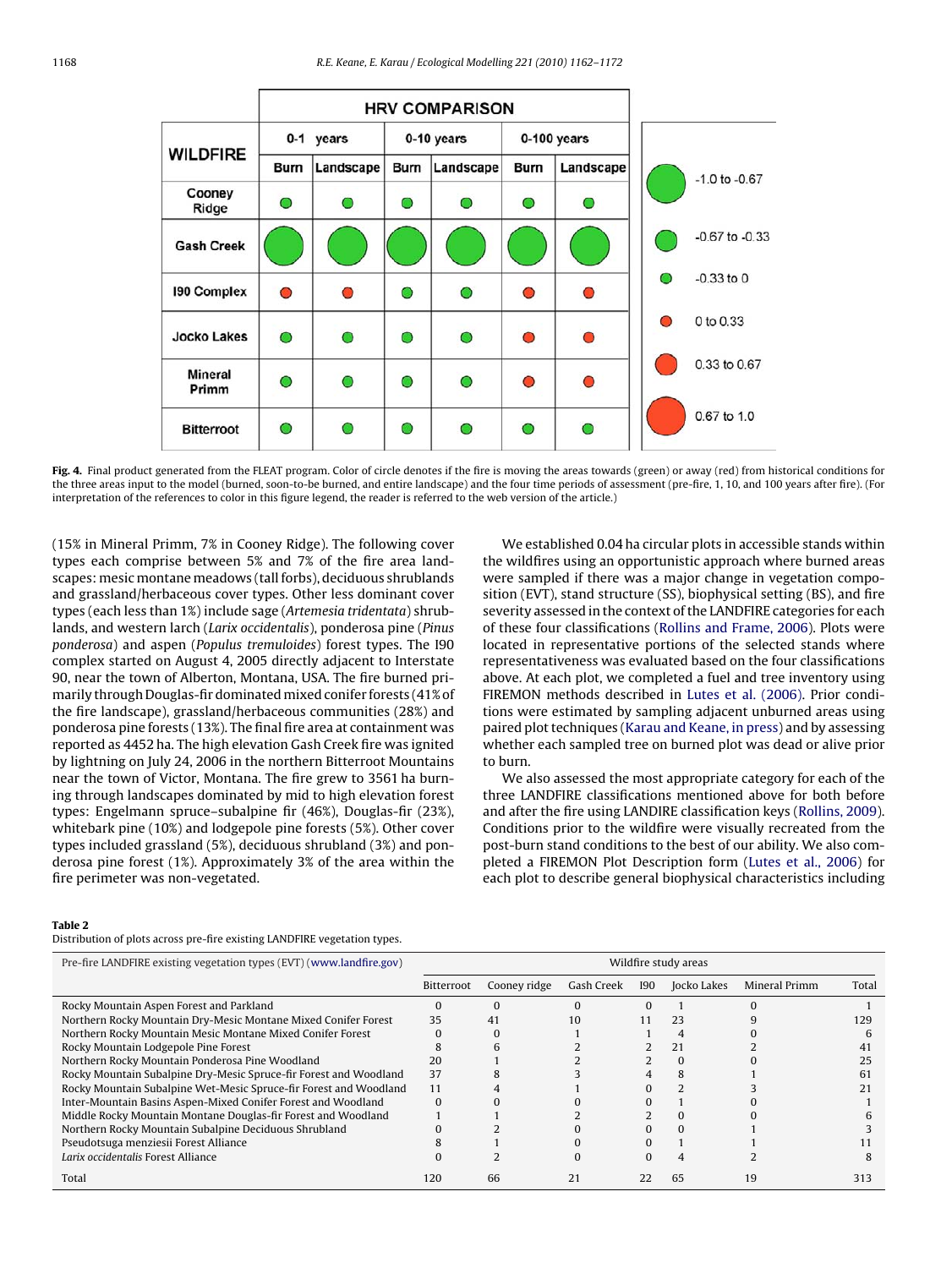<span id="page-7-0"></span>

**Fig. 5.** Intermediate output from the FLEAT program illustrating the detail of simulation to obtain the final product in [Fig. 4](#page-6-0) using the Jocko Lake wildfire as an example. (a) The simulated fire severity map, (b) succession predictions for 1, 10, and 100 years, (c) box plots of Sorensen's Index for the HRV time series illustrating statistics for pre-fire, 1, 10, and 100 years post-fire, (d) stoplight summary chart (see [Fig. 4\).](#page-6-0)

post-burn species dominance, ground cover estimations, and tree structure. Two fire severity estimates were assessed at each plot:

- 1. LANDSUM fire severity class. A three-category ordinal classification based on general fire regime characteristics ([Keane et al.,](#page-10-0) [2006\).](#page-10-0) Categories are (1) non-lethal surface fire (<10% overstory tree mortality), mixed severity fire (10–90% overstory mortality), and stand-replacement fire (>90% overstory tree mortality). This severity classification was included because it is integrated into the LANDSUM successional pathways and it was needed to validate FIREHARM severity estimates.
- 2. FIREHARM fire severity class. Tree mortality, fuel consumption, and soil heating were rated at each plot using the thresholds presented in the previous section ([Keane et al., 2010\).](#page-10-0) These same variables are used to estimate LANDSUM fire severity using thresholds presented in [Keane et al. \(2010\).](#page-10-0)

Validation methods. To evaluate the ability of the FIREHARM submodel in FLEAT to accurately estimate fire severity, we used the validation procedure presented in [Karau and Keane \(in press\)](#page-10-0) to compare assessed burn severity for each plot with simulated predictions. Tree mortality and fuel consumption were computed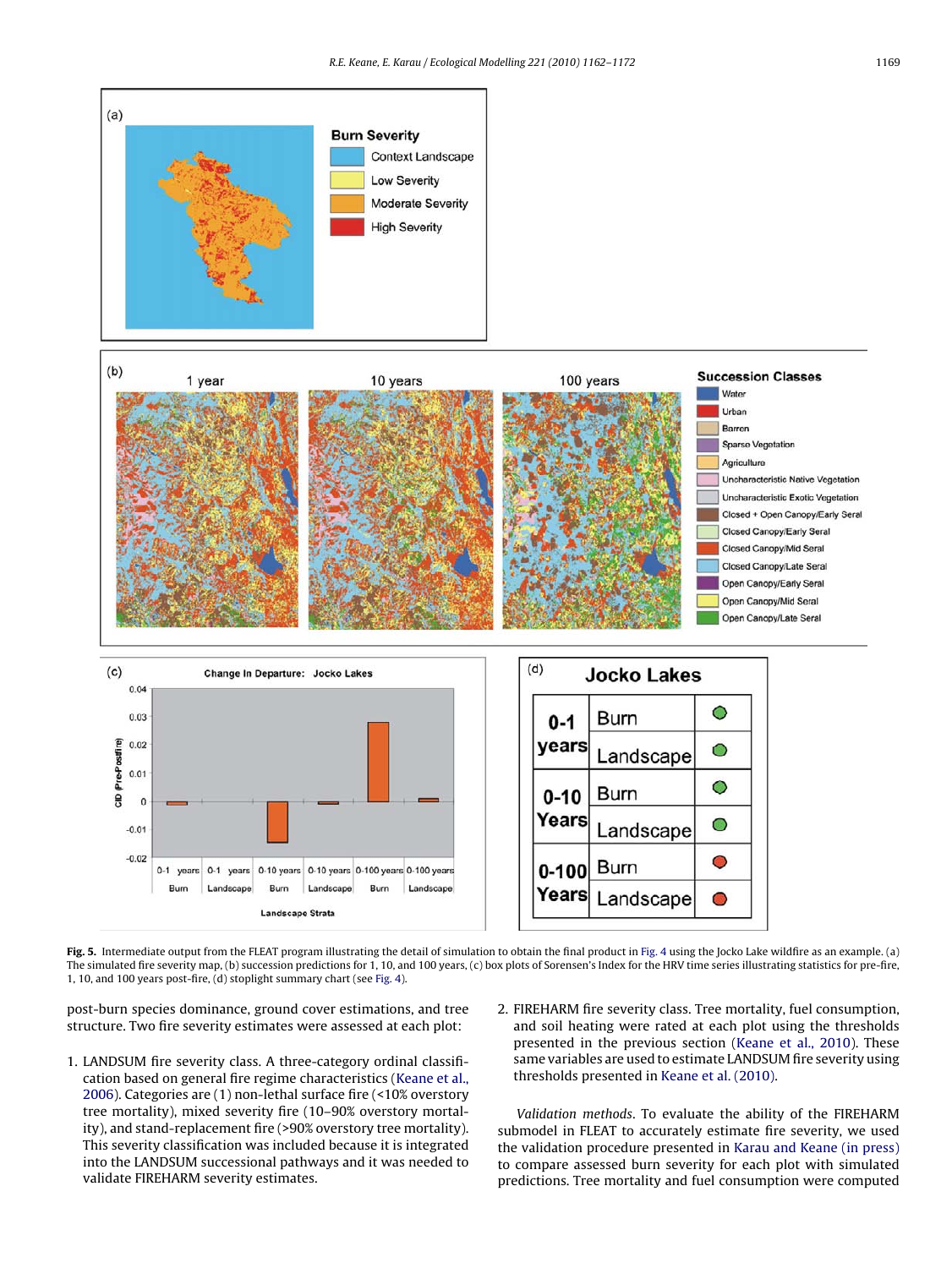#### <span id="page-8-0"></span>**Table 3**

FLEAT burn severity accuracy assessment using the FIREHARM and LANDSUM definitions for fire severity across all six sampled fires. Cell values represent percentages of total plots for each fire where FLEAT burn severity output are in rows, and field sampled burn severity data are in columns. Overall accuracy (in bold) is shown in the lower right cell. FIREHARM severity is based on tree mortality, soil heating, and fuel consumption estimates while LANDSUM severity values describe distinct fire regimes based on severity and are mostly based on tree mortality.

| Severity classes               | Low  | Moderate | High | Total | User's accuracy $(\%)$ |
|--------------------------------|------|----------|------|-------|------------------------|
| FIREHARM fire severity classes |      |          |      |       |                        |
| Low                            | 0.3  | 0.0      | 0.0  | 0.3   | 100.0                  |
| Moderate                       | 17.6 | 33.9     | 22.0 | 73.5  | 46.1                   |
| High                           | 5.4  | 11.5     | 9.3  | 26.2  | 35.4                   |
| Total                          | 23.3 | 45.4     | 31.3 | 100.0 | 0.0                    |
| Producer's accuracy (%)        | 1.4  | 74.6     | 29.6 |       | 43.5                   |
| LANDSUM fire severity classes  |      |          |      |       |                        |
| Low                            | 0.3  | 0.0      | 0.0  | 0.3   | 100.0                  |
| Moderate                       | 12.1 | 24.6     | 36.7 | 73.5  | 33.5                   |
| High                           | 2.9  | 8.0      | 15.3 | 26.2  | 58.5                   |
| Total                          | 15.3 | 32.6     | 52.1 | 100.0 | 0.0                    |
| Producer's accuracy (%)        | 2.1  | 75.5     | 29.4 |       | 40.3                   |

from pre- and post-fire tree and fuel inventories, and these variables were then used to compute burn severity using the FIREHARM severity classes. The field-estimated fire severity classes for the two severity classifications were compared with the simulated FLEAT severity class using contingency tables.

# **3. Results**

#### 3.1. FLEAT demonstration

Extensive LANDSUM validations have been conducted using various techniques and comparison data ([Keane et al., 2002, 2006;](#page-10-0) [Pratt et al., 2006\).](#page-10-0) In this study, we decided to evaluate the ability of the successional pathways developed by LANDFIRE to accurately predict vegetation 1 year into the future. The sampled post-burn vegetation classes (LANDFIRE EVT categories) were compared to the simulated EVT classes from LANDSUM using the field-estimated pre-burn LANDFIRE classification categories as inputs. In addition, we estimated the accuracy of the LANDFIRE vegetation maps prior to the fires. Contingency tables were used to evaluate categorical accuracy.

Output from the FLEAT model was used to make a simple and straightforward chart for the fires evaluated in this study [\(Fig. 4\).](#page-6-0) As a review, green colors represent movement towards HRV and red means fire is moving landscape away from historical conditions, and the size of the colored circle indicates the magnitude of change (for interpretation of the references to color in this sentence, the reader is referred to the web version of the article." has been incorporated in this sentence). Output with large green circles would indicate that the wildfire is providing great ecological benefits and its suppression may not be warranted. Note that the all wildfires improved ecosystem health 1 year after fire, except for the I90 Complex, probably due to exotic weed invasion (exotics are

#### **Table 4**

FLEAT pre-fire and post-fire succession class accuracy assessment. Cell values represent percentages of total plots where pre-fire LANDFIRE succession class data are in rows, and estimated pre-fire field sampled succession class data are in columns. Overall accuracy (in bold) is shown in the lower right cell.

| All plots                          |     |           |           |           |      |           |           |           |           |       |                 |
|------------------------------------|-----|-----------|-----------|-----------|------|-----------|-----------|-----------|-----------|-------|-----------------|
| <b>LANDFIRE succession classes</b> | B   | <b>UN</b> | <b>UE</b> | <b>BE</b> | CM   | <b>CL</b> | <b>OE</b> | <b>OM</b> | <b>OL</b> | Total | User's accuracy |
| Pre-fire accuracy assessment (%)   |     |           |           |           |      |           |           |           |           |       |                 |
| B                                  | 0.0 | 0.0       | 0.0       | 0.0       | 0.0  | 0.0       | 0.0       | 0.0       | 0.0       | 0.3   | 0.0             |
| <b>UN</b>                          | 0.0 | 0.0       | 0.0       | 0.0       | 3.2  | 0.0       | 0.0       | 4.8       | 0.3       | 8.3   | 0.0             |
| UE                                 | 0.0 | 0.0       | 0.0       | 0.0       | 0.3  | 0.0       | 0.0       | 1.0       | 0.3       | 1.6   | 0.0             |
| BE                                 | 0.0 | 0.0       | 0.0       | 0.0       | 2.6  | 0.0       | 0.0       | 2.6       | 0.3       | 6.4   | 0.0             |
| <b>CM</b>                          | 0.0 | 0.0       | 0.0       | 0.0       | 13.1 | 1.9       | 0.0       | 8.3       | 1.6       | 26.9  | 48.8            |
| <b>CL</b>                          | 0.0 | 0.0       | 0.0       | 0.0       | 21.8 | 4.2       | 0.0       | 14.4      | 4.2       | 46.8  | 8.9             |
| <b>OE</b>                          | 0.0 | 0.0       | 0.0       | 0.0       | 0.0  | 0.0       | 0.0       | 0.3       | 0.0       | 0.3   | 0.0             |
| OM                                 | 0.0 | 0.0       | 0.0       | 0.0       | 1.9  | 0.3       | 0.0       | 3.5       | 1.9       | 8.3   | 42.3            |
| <b>OL</b>                          | 0.0 | 0.0       | 0.0       | 0.0       | 0.0  | 0.0       | 0.3       | 0.3       | 0.6       | 1.0   | 66.7            |
| Total                              | 0.0 | 0.0       | 0.0       | 0.0       | 42.9 | 6.4       | 0.3       | 35.3      | 9.3       | 100.0 | 0.0             |
| Producer's accuracy                | 0.0 | 0.0       | 0.0       | 0.0       | 30.6 | 65.0      | 0.0       | 0.9       | 6.9       |       | 21.5            |
| Post-fire accuracy assessment (%)  |     |           |           |           |      |           |           |           |           |       |                 |
| B                                  | 0.0 | 0.0       | 0.0       | 0.3       | 0.0  | 0.0       | 0.0       | 0.0       | 0.0       | 0.3   | 0.0             |
| <b>UN</b>                          | 0.0 | 0.0       | 0.0       | 4.8       | 1.6  | 0.0       | 0.3       | 1.3       | 0.0       | 8.0   | 0.0             |
| UE                                 | 0.0 | 0.0       | 0.0       | 1.3       | 0.0  | 0.0       | 0.0       | 0.3       | 0.3       | 1.9   | 0.0             |
| BE                                 | 0.0 | 0.0       | 0.0       | 2.9       | 1.3  | 0.0       | 0.0       | 2.3       | 0.3       | 6.8   | 42.9            |
| <b>CM</b>                          | 0.0 | 0.0       | 0.0       | 17.7      | 2.6  | 0.3       | 0.0       | 5.5       | 1.6       | 27.7  | 9.3             |
| <b>CL</b>                          | 0.0 | 0.0       | 0.0       | 27.3      | 5.8  | 0.0       | 0.0       | 10.3      | 2.3       | 45.7  | 0.0             |
| <b>OE</b>                          | 0.0 | 0.0       | 0.0       | 0.3       | 0.3  | 0.0       | 0.0       | 0.0       | 0.0       | 0.6   | 0.0             |
| OM                                 | 0.0 | 0.0       | 0.0       | 3.2       | 1.6  | 0.3       | 0.3       | 2.3       | 0.3       | 8.0   | 28.0            |
| <b>OL</b>                          | 0.0 | 0.0       | 0.0       | 0.6       | 0.0  | 0.0       | 0.0       | 0.0       | 0.3       | 1.0   | 33.3            |
| Total                              | 0.0 | 0.0       | 0.0       | 58.5      | 13.2 | 0.6       | 0.6       | 21.9      | 5.1       | 100.0 | 0.0             |
| Producer's accuracy                | 0.0 | 0.0       | 0.0       | 4.9       | 19.5 | 0.0       | 0.0       | 10.3      | 6.3       |       | 8.0             |

Succession class is represented by the following letter codes: B = barren, UN = uncharacteristic native vegetation, UE = uncharacteristic exotic vegetation, BE = both open and closed canopy/early seral, CM = closed canopy/mid seral, CL = closed canopy/late seral, OE = open canopy/late seral, OM = open canopy/mid seral, OL = open canopy/late seral.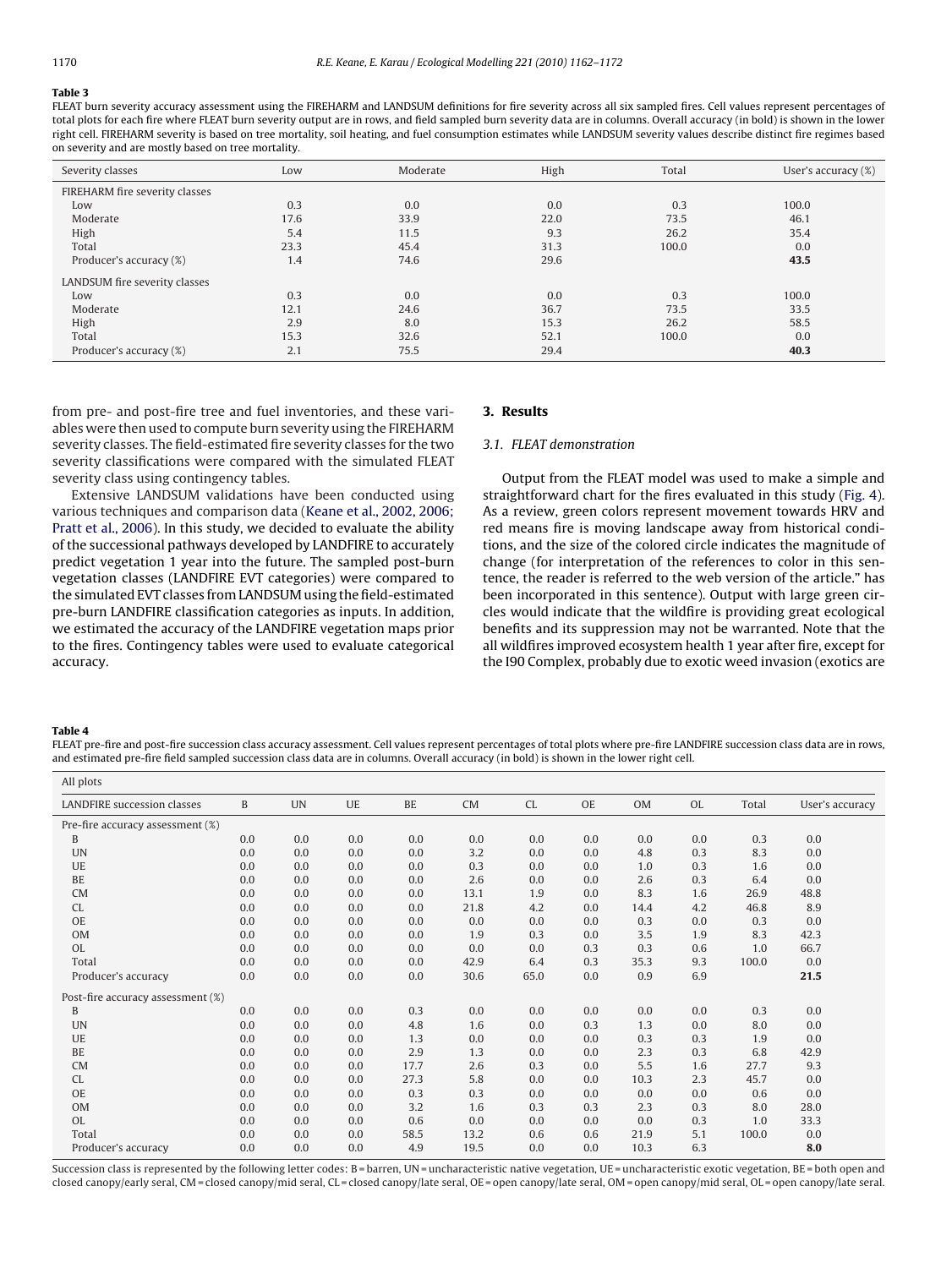not included in the PVT pathways because they were historically absent). The shift towards historical conditions was especially dramatic for the Gash fire (i.e., a beneficial wildfire). Also note that after 100 years, three of the landscapes started to move outside historical conditions, also due to the fact that the initial LANDFIRE layers contained exotic weeds.

Intermediate FLEAT output is presented in [Fig. 5](#page-7-0) to illustrate the detail behind the final product in [Fig. 4. I](#page-6-0)n this example, fire severity is calculated from the LANDFIRE Fuel Loading Model layer, an associated tree list keyed to the LANDFIRE vegetation categories, and the weather at the time of the burn [\(Fig. 5a\)](#page-7-0). The severities are used to simulate succession for 1, 10, and 100 years after the fires ([Fig. 5b\)](#page-7-0). These landscapes are compared with the HRV simulated time series to obtain a distribution of Sorensen's Index [\(Fig. 5c](#page-7-0)). Sorensen's Indices for the 1, 10, and 100 year predictions are compared to pre-fire indices to create the colored circles [\(Fig. 5d](#page-7-0)).

#### 3.2. Accuracy assessment

Over 300 plots were collected during the 2008 field sampling effort [\(Fig. 3\).](#page-5-0) These plots were somewhat unevenly distributed across the most common LANDFIRE existing vegetation types and biophysical settings relative to their aerial extent for the six burns ([Table 2\).](#page-6-0) Salvage logging activities, closed roads, and complex burn severity patterns reduced the number of potential plots we could establish in each burn and many vegetation types are rare on the landscape [\(Fig. 2\).](#page-3-0)

Agreement between FIREHARM fire severity classes and the field sampled FIREHARM severity classes ranged from 31.6% for the Mineral Primm Fire to 61.9% for the Gash Creek Fire. Considering all plots across all fires, agreement was 43.5% [\(Table 3\).](#page-8-0) While agreement between FIREHARM severity and field sampled LAND-SUM fire severity was similar to the agreement between model and FIREHARM fire severity, it was slightly weaker. For individual fires, agreement ranged from 35.7% for the Mineral Primm fire to 57.1% for Gash Creek wildfire with an average of 40.3% [\(Table 3\).](#page-8-0) The moderate fire severity class had the strongest agreement while the weakest was often the low severity class ([Table 3\).](#page-8-0)

Accuracies for the predicted succession class assessment were much lower than the burn severity assessment mainly because of the low accuracies of the pre-fire LANDFIRE mapped succession classes. For the pre-fire succession classes, accuracies varied from 14.3% for the Gash Creek fire to 37.0% for Mineral Primm fire. Agreement across all plots was 21.5% ([Table 4\).](#page-8-0) Agreement for post-fire succession classes was poor, ranging from 0% for Gash Creek and I90 Complex to 18.5% for the Mineral Primm fire. Overall agreement was 8% [\(Table 4\).](#page-8-0) Kappa agreement statistics were not computed because there were few FLEAT simulated plots classified in the low severity category for the majority of fires.

### **4. Discussion**

There are many possible applications of the FLEAT program for evaluating ecological benefits and risks. Because FLEAT can be run overnight, fire managers can use the FLEAT output product in realtime for wildfire decision support during the morning briefing. In planning, FLEAT can be used to prioritize landscapes for fuel treatments by executing the program for a set of fire weather scenarios to evaluate if subsequent fires can move the landscape towards or away from historical conditions. FLEAT can also be used to generate fire severity maps in real-time or planning time frames so that other resource characteristics can be evaluated, such as watershed erosion [\(Karau and Keane, in press; Keane et al., 2010\).](#page-10-0) Last, FLEAT output could be used before a wildfire to strategically identify those portions of the landscape where active suppression is indicated and where wildland fire use will be the most effective [\(Black, 2005\).](#page-10-0)

A comprehensive assessment of the benefits of wildfire is greatly needed during wildfires, but it is inherently difficult and nearly always subjective ([Black, 2005\).Williamson \(2007\)](#page-10-0) shows that ecological benefits are rarely addressed when deciding to manage a fire for resource benefit. Quantification of the loss and gain of nonmarket based values of ecosystems is impracticable because there are substantial gaps in scientific understanding about how the spatial and temporal provision of non-market values are affected by wildfire, and challenges in evaluating social welfare change arising from specific wildfire events. This presents serious impediments to adapting price-based decision-support tools to incorporate nonmarket values. [Venn and Calkin \(2007\)](#page-10-0) mention that an alternative is using HRV concepts to support wildland fire management decisions. This FLEAT program is the first step towards addressing non-market values in operational wildfire management.

The utility of FLEAT products is currently being field tested on additional wildfires and prescribed wildland fire use fires. FLEAT products (fire severity, similarity measures, stoplight diagrams) can be fully integrated into the Wildland Fire Decision Support System, especially if the LANDFIRE input fuels and vegetation maps improve, to provide other resource groups fire severity maps to evaluate resource benefits and risk and as a separate product in the RAVAR collection of decision-support information. As mentioned, FLEAT is currently a research tool and has not yet been implemented into a user-friendly, management-ready system. We recommend that FLEAT algorithms or concepts be implemented in commonly used software systems, such as the Wildland Fire Assessment Tool [\(http://www.fs.fed.us/fmi\)](http://www.fs.fed.us/fmi), FARSITE, or FLAMMAP [\(Finney, 2005\)](#page-10-0) to avoid the release of yet another software tool to an already overburdened fire manager. We envision the complete implementation of FLEAT into wildfire management after the following steps: (1) integration of FLEAT into a well-used fire management software package (this is almost completed), (2) improvement of LANDFIRE vegetation maps (this will be done over the next 2 years), and (3) continual testing on current wildfires (ongoing).

As with any spatial data application, the accuracy and consistency of the FLEAT product is mostly dependent on the quality of three major inputs: (1) LANDFIRE vegetation layers, (2) LAND-FIRE succession pathways, and (3) input burn severity map. In this case, the accuracy of the LANDFIRE input layers was poor (∼20%), and that coupled with a low simulated burn severity accuracy (∼41%), lead to a low LANDSUM succession class prediction accuracy (∼8%). The simulation of burn severity requires detailed information on fuel loadings, tree populations, and soil characteristics that are difficult to map consistently and accurately, and the mapping of successional stages using satellite imagery is difficult because the understory is often obscured. Burn severity simulation also depends on the accurate simulation of fire intensity to drive calculations of scorch height that is then used to estimate tree mortality. These accuracies presented here are worst-case because the higher accuracy satellite-derived burn severity maps coupled with high quality local high resolution vegetation input maps can replace the simulated burn severity and LANDFIRE maps, respectively. The FLEAT program is easily modified to accept locally developed data layers that might be more accurate, but these layers must be linked to LANDSUM successional pathways. More detailed and accurate input spatial data layers would greatly improve the reliability of FLEAT output along with more detailed succession pathway models. The LANDFIRE project is currently updating most fuel and vegetation maps to improve overall accuracy.

Some of the assumptions used in FLEAT simulations could affect the quality of the predictions. For example, we assumed that only one prediction for the 1, 10, and 100 year landscape composition was needed in the HRV analysis even though modules in LANDSUM are stochastic. Comprehensive analysis of LANDSUM simulations